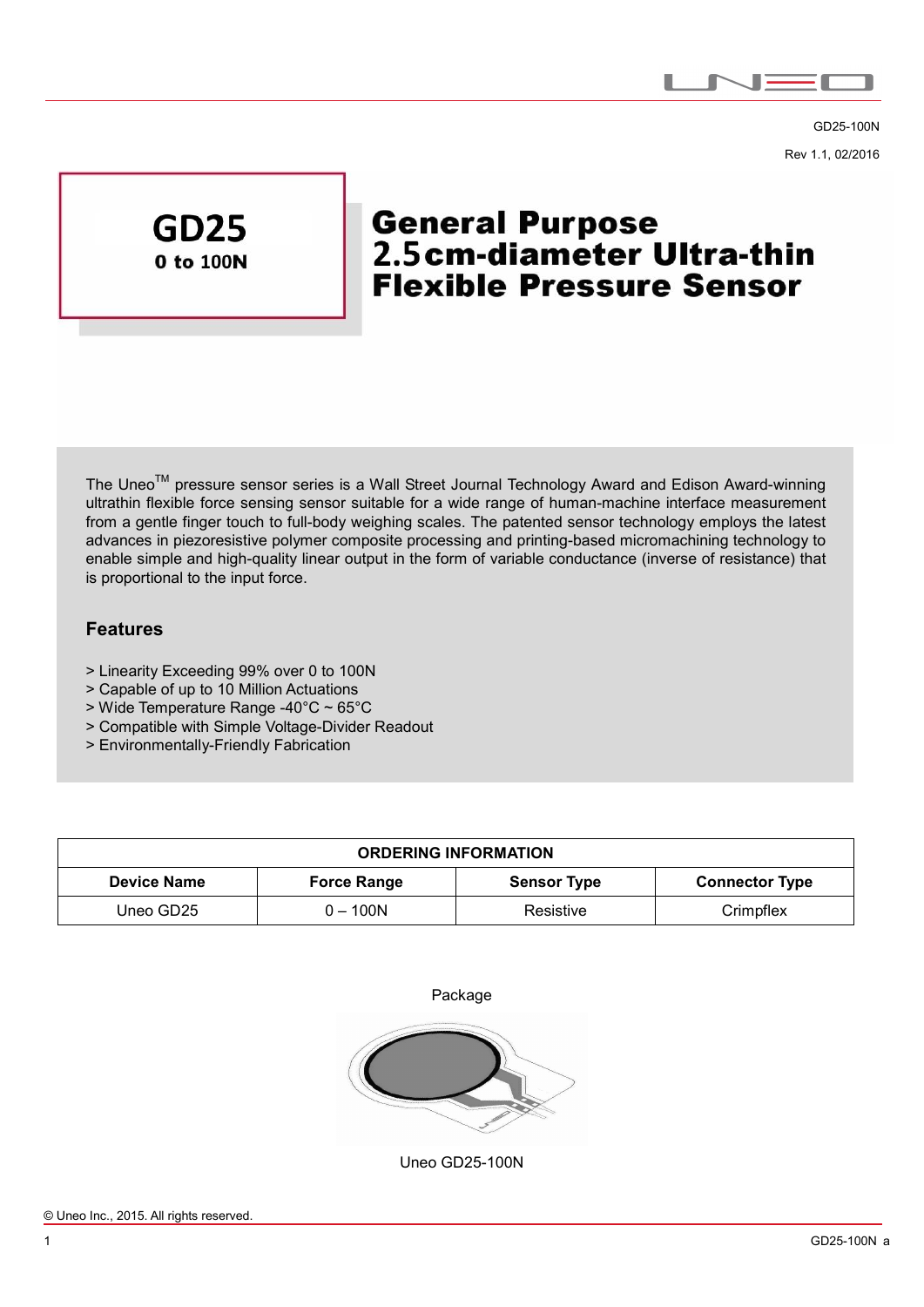## **Operating Characteristics**

 $\overline{a}$ 

| <b>Characteristic</b>                  | Symbol           | <b>Min</b> | <b>Typ</b> | <b>Max</b> | <b>Unit</b> |
|----------------------------------------|------------------|------------|------------|------------|-------------|
| Force Range <sup>(1)</sup>             | $F_{OP}$         | 0          |            | 100        | N           |
| Linearity $(2)$                        |                  |            | 0.99       |            |             |
| Repeatability <sup>(3)</sup>           |                  |            |            | ±2         | $\%$        |
| Hysteresis <sup>(4)</sup>              |                  |            |            | ±2         | $\%$        |
| Drift <sup>(5)</sup>                   |                  |            |            | 6          | $%$ /log(s) |
| Response Time <sup>(6)</sup>           | $t_{\mathsf{R}}$ |            |            | 0.1        | ms          |
| Temperature Sensitivity <sup>(7)</sup> | Y/T              |            | 0.35       |            | $\%$ /°C    |

**Table 1.** Operating Characteristics (TA = 25°C unless otherwise noted, F is positive)

1. The equivalent pressure on sensor can be computed as the force on sensing area divided by the sensor area.

- 2. Linearity indicates how well force vs. sensor conductance is correlated linearly. It is computed by taking the coefficient of determination, or  $R^2$ , of measurements in sensor's operating force range.
- 3. Repeatability accounts for how well the sensor can reproduce a reading when the same force is applied within the rated operating force range. Uneo<sup>™</sup> sensor is manufactured to minimize need for additional sensor pre-conditioning.
- 4. Hysteresis is the difference between sensor output values when force is added or removed continuously from the sensor. The value is defined by the maximum difference in sensor output values, at the same force, during the loading and unloading of force in the rated operating force range.
- 5. Drift is the gradual shift the sensor output while the sensor is subjected to a fixed force, and is defined as percentage of shift relative to initial reading over time. Typically, the sensor conductance will increase gradually with time, so such factor should be considered to derive accurate force measurement.
- 6. Response time  $(t_R)$  is defined as the time for the incremental change in the output to get from 10% to 90% of the final value when subjected to a change in applied force.
- 7. Temperature Sensitivity is measured by the percentage change in output conductance per change in operating temperature. The rating is only applicable when sensor is operated within conditions described in Table 2.

## **Maximum Ratings**

**Table 2.** Maximum Ratings

| Rating                       | Symbol | Value          | Unit         |
|------------------------------|--------|----------------|--------------|
| Storage Temperature          | I stg  | $-40$ to $+90$ | $\sim$       |
| <b>Operating Temperature</b> | ' A    | $-40$ to $+65$ | $\circ$<br>ັ |

**Operating beyond the specified limits could change the sensor output characteristic permanently.**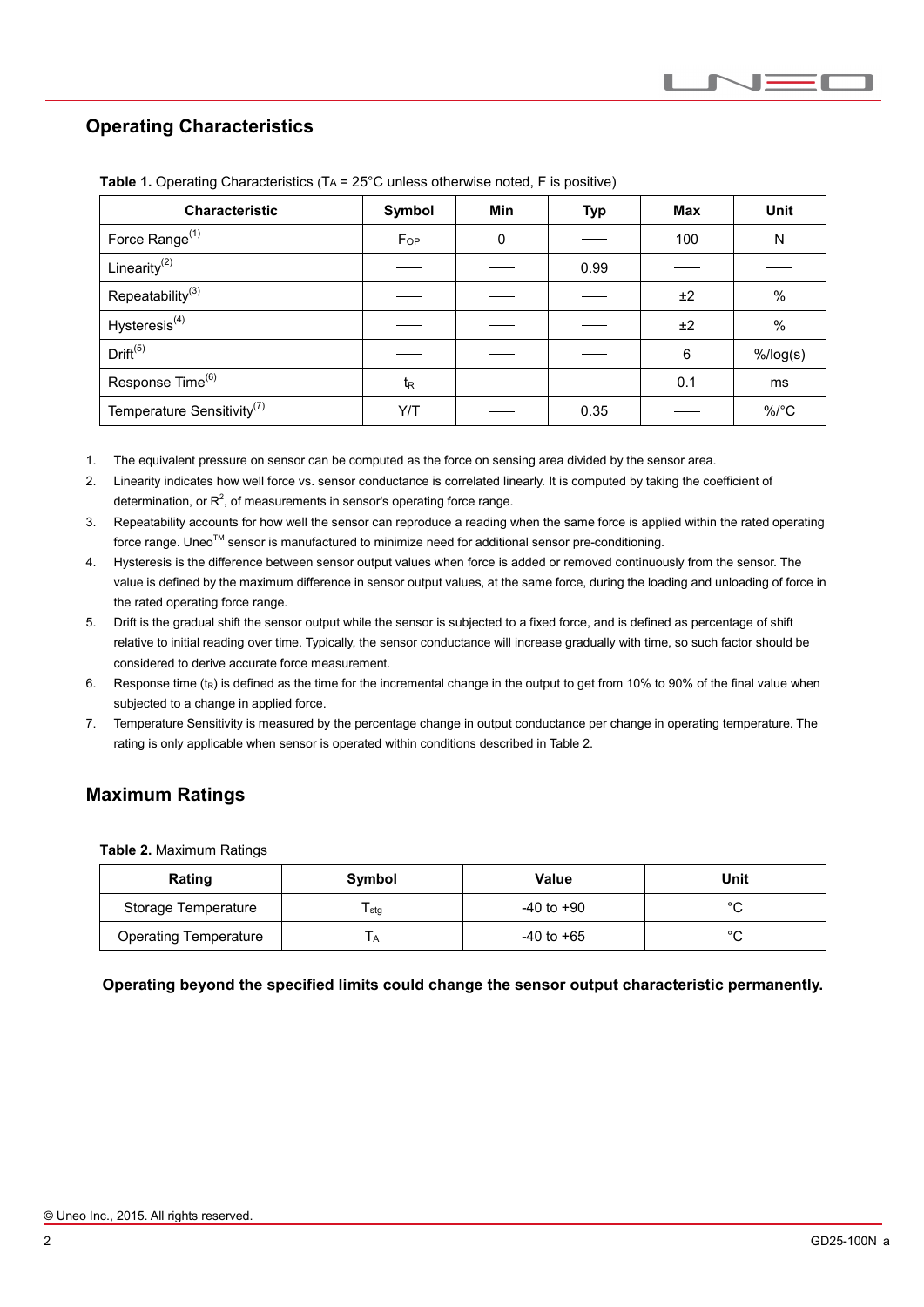

### **Measurement Circuit**

 $\overline{a}$ 

Two methods to measure UNEO sensor is shown below:

1. Using an operational amplifier (OP-AMP) in an inverting configuration to obtain a voltage output that varies linearly with respect to force input.



2. Using a fixed resistor R1 in a voltage divider configuration for an output V2 that increases with respect to added force.





Note:

1. R1 is 1Kohm to 100Kohm

2. V2 is 0 to +Vr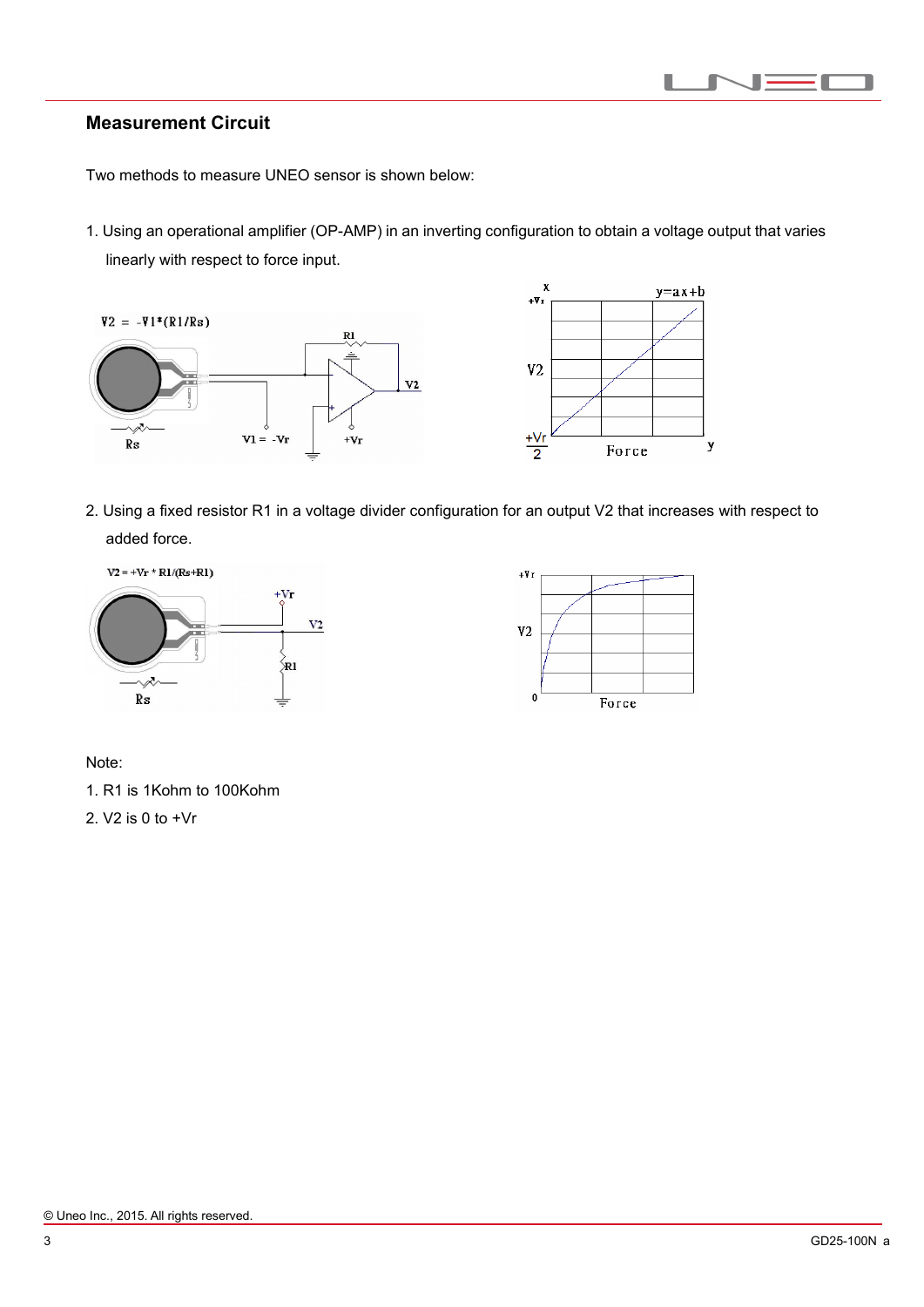

# **Dimension**

 $\overline{a}$ 

| DIM | Millimeters |  |
|-----|-------------|--|
| А   | 25.00       |  |
| в   | 3.00        |  |
| С   | 32.40       |  |
| D   | 43.90       |  |
| E   | 0.20        |  |
| F   | 2.54        |  |